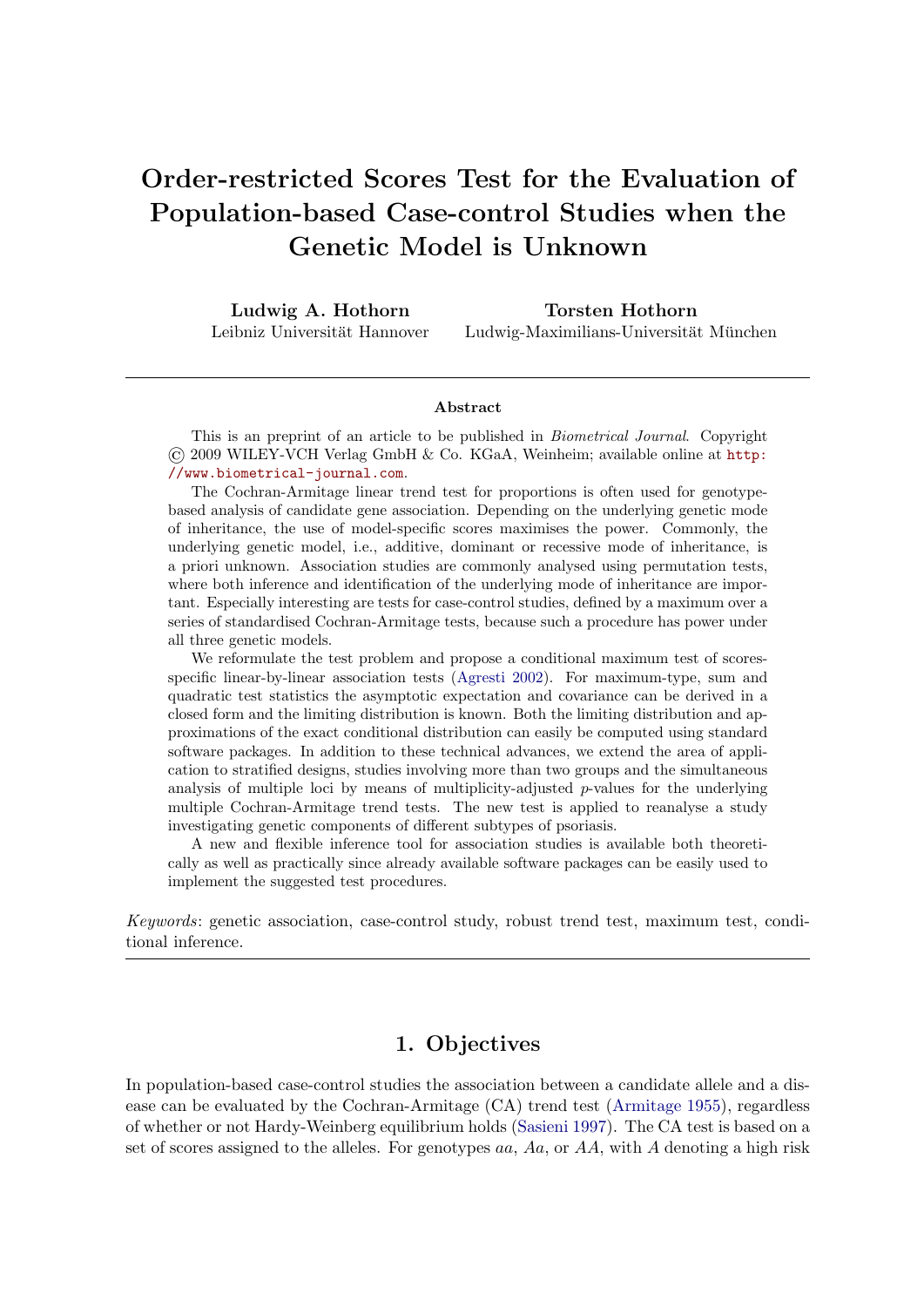<span id="page-1-0"></span>

|       | Cases    | Controls | Total    |
|-------|----------|----------|----------|
| aa    | $r_{aa}$ | $s_{aa}$ | $n_{aa}$ |
| aA    | $r_{aA}$ | $S_{a}A$ | $n_{aA}$ |
| A     | $r_{AA}$ | $S_{AA}$ | $n_{AA}$ |
| Total | R        | S        | N        |

Table 1: Genotype distributions for cases and controls.

candidate allele and a any of the other alleles, three-dimensional score vectors optimising the power of the CA test against dominant, additive, and recessive alternatives can be defined. If the underlying mode of inheritance is known, the choice of an appropriate score vector for the trend test is obvious. However, in situations where the underlying genetic model is unknown choosing the *wrong* score vector leads to a substantial loss of power as shown by [Freidlin,](#page-10-2) [Zheng, Li, and Gastwirth](#page-10-2) [\(2002\)](#page-10-2). Therefore, inference procedures with good power under *all* three genetic models are of special interest. An appealing approach is to construct a test based on all three possible trend tests, for example utilising the maximum of the standardised test statistics of the CA tests which are optimal under the dominant, additive, and recessive model. An unconditional version of this test was proposed and investigated by [Freidlin](#page-10-2) *et al.* [\(2002\)](#page-10-2). The distribution of this maximum test, called MAX test hereafter, under the null hypothesis of equal genotype distribution in cases and controls is approximated by simulation procedures by [Freidlin](#page-10-2) *et al.* [\(2002\)](#page-10-2) since the unconditional asymptotic distribution is hard to derive.

In this paper, we show that the conditional MAX test is a simple special case of a general class of linear statistics whose conditional distribution is easy to compute. Thus, without additional theoretical effort, the MAX test enjoys all the nice properties of this class of conditional tests. Therefore, we embed the MAX test as suggested by [Freidlin](#page-10-2) *et al.* [\(2002\)](#page-10-2) into the flexible framework for conditional independence tests introduced by [Strasser and Weber](#page-11-1) [\(1999\)](#page-11-1). The merits of doing so are i) the conditional reference distribution for the MAX test can be easily approximated either by evaluating a three-dimensional normal distribution or by conditional Monte Carlo experiments, ii) tests for stratified designs, designs with more than two groups and two or more loci can be defined in a rather straightforward way, iii) the most likely underlying mode of inheritance can be estimated by multiplicity-adjusted  $p$ -values for the three CA statistics under consideration, iv) the simultaneous analysis of multiple loci, and v) the analysis of genetic association studies using the MAX test and its newly introduced extension can be performed by already available software implementations of the [Strasser and](#page-11-1) [Weber](#page-11-1) [\(1999\)](#page-11-1) framework.

## 2. Maximum Test

For case-control studies investigating the association between a binary phenotype and the measured alleles of a candidate gene the data are typically presented as empirical genotype distribution in each group. For a simple bi-allelic marker the data can be presented in a  $3 \times 2$ contingency table, where  $A$  is the high risk candidate allele and  $a$  is any of the other alleles (see Table [1\)](#page-1-0).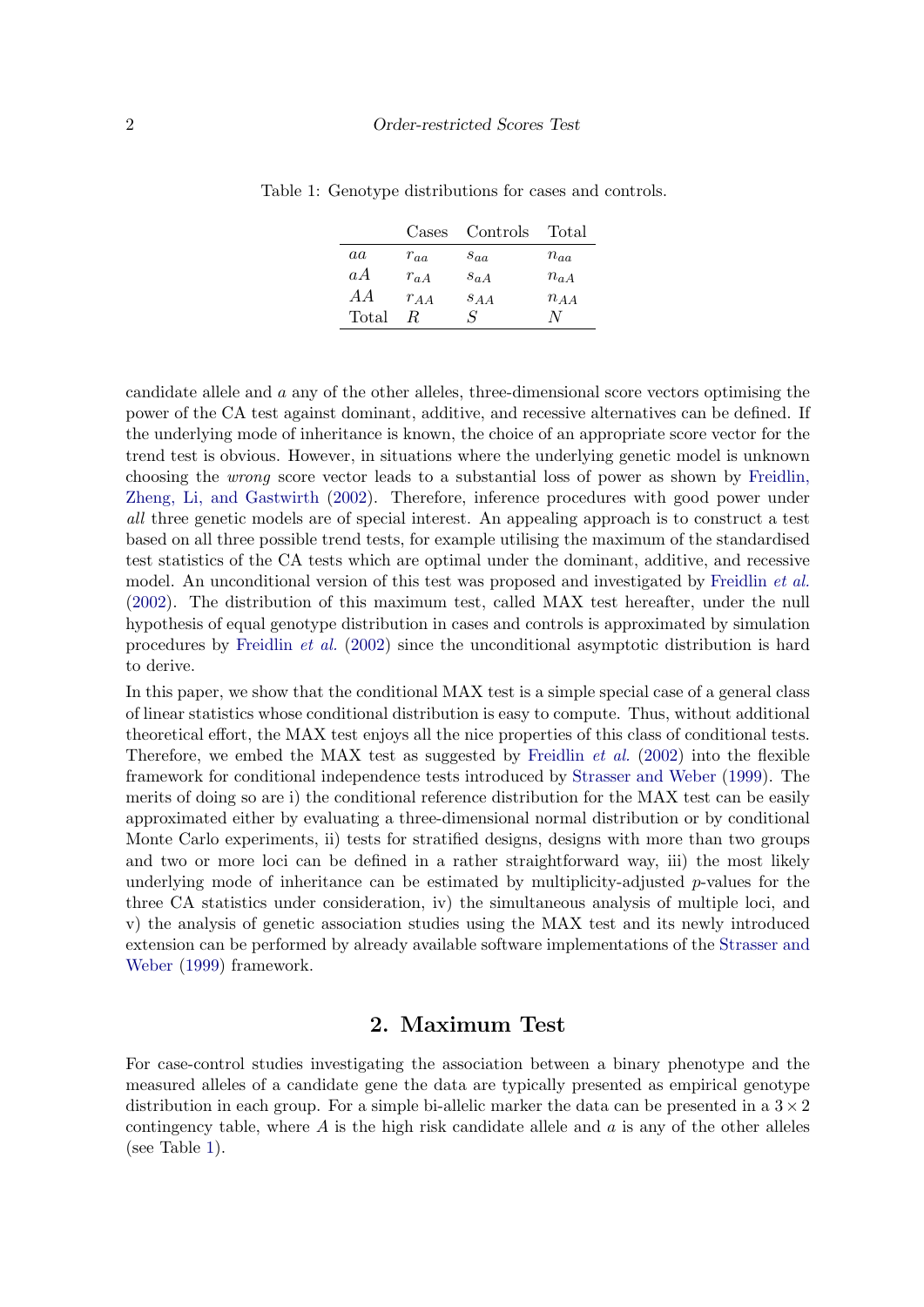|   |              | $\mathbf{X}_i$ | $w_i$    | $h(\mathbf{Y}_i)$ | $g_{\text{add}}(\mathbf{X}_i)$ | $g_{\rm dom}(\mathbf{X}_i)$ | $g_{\rm rec}(\mathbf{X}_i)$ |
|---|--------------|----------------|----------|-------------------|--------------------------------|-----------------------------|-----------------------------|
|   | Case         | $^{aa}$        | $r_{aa}$ |                   |                                |                             |                             |
|   | 2 Case       | Aa             | $r_{aA}$ |                   |                                |                             |                             |
|   | 3 Case       | AA             | $r_{AA}$ |                   |                                |                             |                             |
|   | 4 Control aa |                | $s_{aa}$ |                   |                                |                             |                             |
|   | 5 Control Aa |                | $s_{aA}$ |                   |                                |                             |                             |
| 6 | Control AA   |                | S A A    |                   |                                |                             |                             |

<span id="page-2-0"></span>Table 2: Genotype distribution reformulated.

We are interested in a comparison of the genotype distributions, i.e., the penetrances  $f_i =$  $P(\text{case}|j)$  for  $j \in \{aa, aA, AA\}$ :

$$
H_0: f_{aa} = f_{aA} = f_{AA} \text{ vs. } H_1: f_{aa} \le f_{aa} \le f_{AA}
$$

where at least one of the inequalities in the alternative is strict.

The CA test statistic with scores  $\xi = (\xi_{aa}, \xi_{AA}, \xi_{AA})$  is essentially (modulo standardisation)

<span id="page-2-1"></span>
$$
CA(\xi) = \sum_{j \in \{aa, aA, AA\}} \xi_j r_j.
$$
 (1)

If the mode of inheritance is best described by the dominant model, the scores  $\xi_{dom} = (0, 1, 1)$  $(f_{aa} < f_{aa} = f_{AA})$  will lead to a trend test with maximal power. Under the recessive model the score vector  $\xi_{\text{rec}} = (0, 0, 1)$   $(f_{aa} = f_{aA} < f_{AA})$  is power optimal whereas a linear trend represented by scores  $\xi_{\text{add}} = (0, 1, 2)$  should be chosen when the mode if inheritance is additive, i.e.,  $f_{aa} < f_{AA} < f_{AA}$  [\(Sasieni 1997;](#page-11-0) [Slager and Schaid 2001\)](#page-11-2). However, the underlying genetic model is rarely known *a priori*. Motivated by the problem of choosing the 'right' score vector, [Freidlin](#page-10-2) *et al.* [\(2002\)](#page-10-2) proposed the MAX unconditional test as the maximum of three standardised CA tests with scores  $\xi_{dom}$ ,  $\xi_{add}$ , and  $\xi_{rec}$  as a global test for association. A similar approach [\(Zheng, Freidlin, Li, and Gastwirth 2003;](#page-11-3) [Zheng 2008\)](#page-11-4) is to introduce a parameter  $\eta$  for the score vector  $\xi_{\eta} = (0, \eta, 1)$  and to choose  $\eta$  in a data-driven way. This procedure (based on a grid of  $\eta$  values) is a special case of the general framework described in the following, see Appendix [A](#page-12-0) for more details.

In the following, we reformulate the test problem and embed the MAX test into a general framework for conditional inference procedures, derive its limiting distribution and propose extensions to stratified designs, more than two groups and multiple loci.

#### 2.1. Reformulation of the Problem

Let  $Y_i$  denote the case and control status and  $X_i$  the genotype for all cells  $i = 1, \ldots, n =$ 6. The weights  $w_i$  represent the number of observations in each cell with total number of observations  $N = \sum_i w_i$ . The influence function h provides us with a zero-one dummy coding of the groups (being one for cases and zero for controls). Moreover, three transformations  $g$  of the genotype are under test:  $g_{\text{dom}}$  assigns scores  $\xi_{\text{dom}}$  to genotypes  $(aa, Aa, AA), g_{\text{add}}$  assigns scores  $\xi_{\text{add}}$  and  $g_{\text{rec}}$  implements scores  $\xi_{\text{rec}}$ , cf. Table [2.](#page-2-0)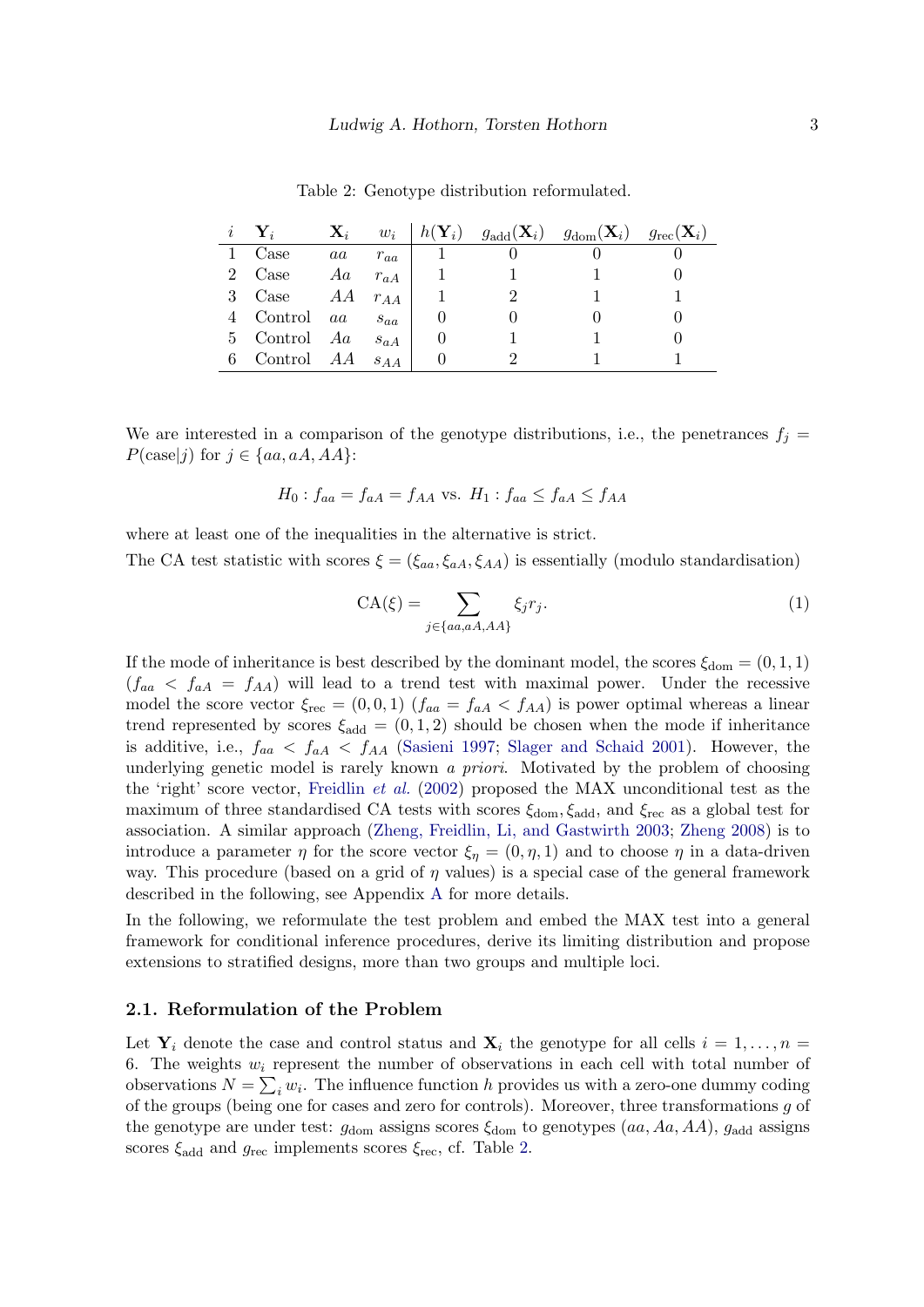#### 2.2. Inference Problem and Linear Statistic

We are interested in testing the null hypothesis of independence of grouping  $\bf{Y}$  and genotype **X**, i.e., the equality of the distribution  $D(Y)$  to the conditional distribution  $D(Y|X)$  of Y given X

$$
H_0: D(\mathbf{Y}|\mathbf{X}) = D(\mathbf{Y})
$$

against ordered alternatives. First, we define a three-dimensional statistic T, each dimension being associated with one of the scores  $g_{\text{add}}$ ,  $g_{\text{dom}}$ , and  $g_{\text{rec}}$ . Each statistic is defined by the sum of the scores multiplied by the weights associated with cases, i.e., is equivalent to the Cochran-Armitage statistic [\(1\)](#page-2-1):

<span id="page-3-0"></span>
$$
\mathbf{T} = (\mathbf{T}_{\text{add}}, \mathbf{T}_{\text{dom}}, \mathbf{T}_{\text{rec}}) = \sum_{i=1}^{n} w_i g(\mathbf{X}_i) h(\mathbf{Y}_i) \in \mathbb{R}^3
$$
 (2)

with  $g(\mathbf{X}_i) = (g_{\text{add}}(\mathbf{X}_i), g_{\text{dom}}(\mathbf{X}_i), g_{\text{rec}}(\mathbf{X}_i))$ . Thus, the three-dimensional linear statistic **T** is the vector of the unstandardised Cochran-Armitage statistics  $(CA(\xi_{dom}), CA(\xi_{add}), CA(\xi_{rec}))$ for the dominant, additive, and recessive model.

#### 2.3. Conditional Expectation and Covariance

The distribution of  $T$  depends on the joint distribution of  $Y$  and  $X$ , which is unknown under almost all practical circumstances. At least under the null hypothesis one can dispose of this dependency by fixing the genotypes and conditioning on all possible permutations of the groups. This principle leads to test procedures known as *permutation tests*. [Strasser and](#page-11-1) [Weber](#page-11-1) [\(1999\)](#page-11-1) derived closed-form expressions for the conditional expectation  $\mu \in \mathbb{R}^{pq}$  and covariance  $\Sigma \in \mathbb{R}^{3 \times 3}$  of **T** under  $H_0$  given all permutations of the groupings.

The conditional expectation of the influence function  $h$  is

$$
\mathsf{E}(h) = N^{-1} \sum_{i} w_i h(\mathbf{Y}_i) \in \mathbb{R}
$$

with corresponding variance

$$
\mathbb{V}(h) = N^{-1} \sum_i w_i (h(\mathbf{Y}_i) - \mathsf{E}(h))^2.
$$

The conditional expectation of the linear statistic  $T$  is

$$
\mu = \mathsf{E}(\mathbf{T}) = \mathsf{E}(h) \sum_{i=1}^{n} w_i g(\mathbf{X}_i),
$$
  
\n
$$
\Sigma = \mathbb{V}(\mathbf{T})
$$
  
\n
$$
= \frac{N}{N-1} \mathbb{V}(h) \times \left( \sum_i w_i \left( g(\mathbf{X}_i) g(\mathbf{X}_i)^\top \right) \right)
$$
  
\n
$$
- \frac{1}{N-1} \mathbb{V}(h) \times \left( \sum_i w_i g(\mathbf{X}_i) \right) \left( \sum_i w_i g(\mathbf{X}_i) \right)^\top.
$$
  
\n(3)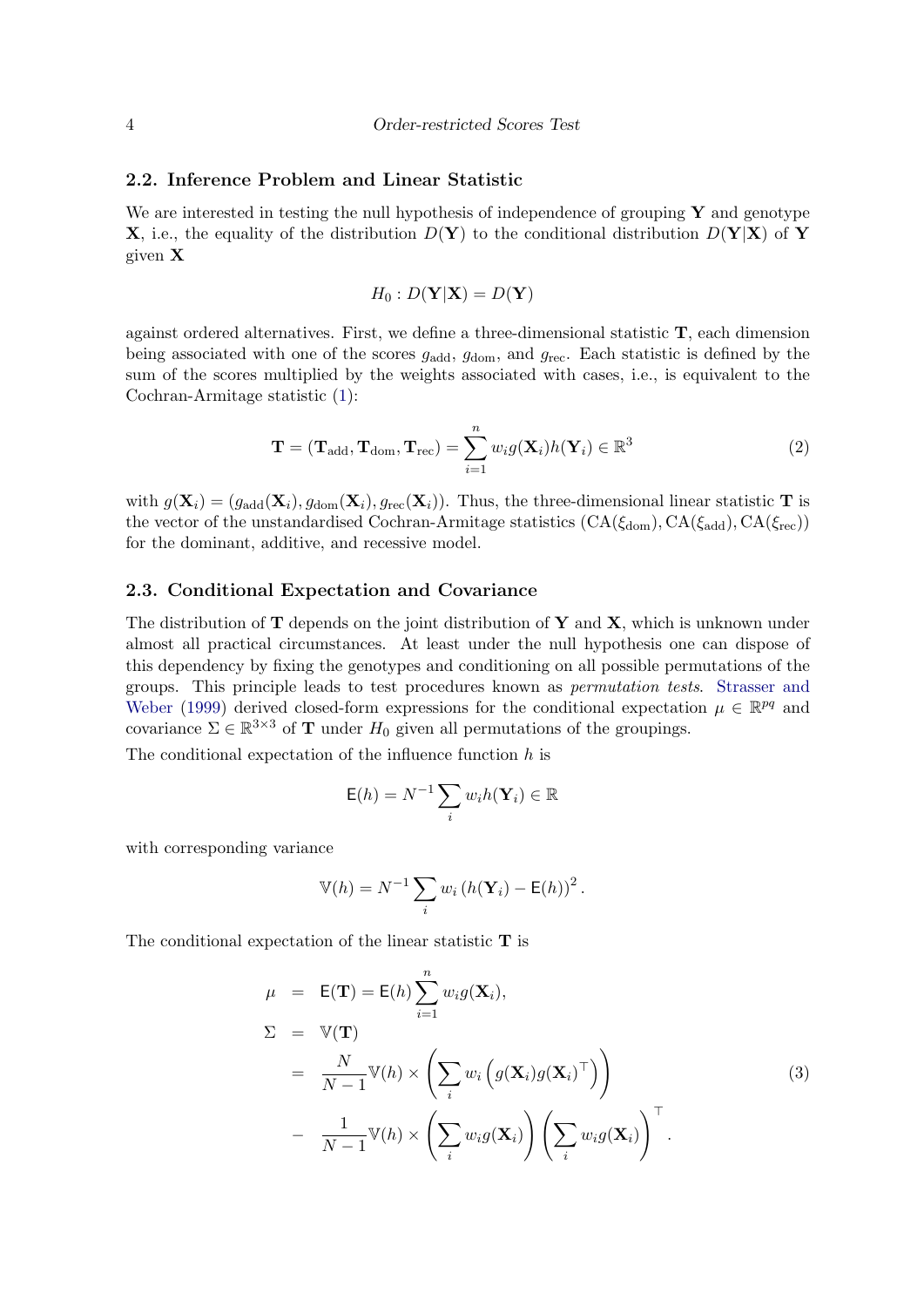The three-dimensional expectation  $\mu$  and the three diagonal elements of the covariance matrix  $\Sigma$  contain the mean and the variances for the additive, dominant and recessive (unstandardised) Cochran-Armitage statistics under  $H_0$ , as given in [\(1\)](#page-2-1) and [\(2\)](#page-3-0), respectively.

Note that the complete covariance structure, and thus the correlation between the elements of the three-dimensional statistic T, is known and can be computed for the data at hand. The corresponding correlation matrix coincides with the correlations obtained for the three CA test statistics by [Freidlin](#page-10-2) *et al.* [\(2002\)](#page-10-2).

#### 2.4. Test Statistics

Based on the three-dimensional statistic **T** and its expectation  $\mu$  and covariance matrix  $\Sigma$ , we can easily construct test statistics and derive their distribution under the conditions described in the null hypothesis. As the number of observations  $N$  tends to infinity, [Strasser and Weber](#page-11-1) [\(1999\)](#page-11-1) proved that the limiting distribution of the three-dimensional statistic  $\bf{T}$  is a threedimensional normal distribution with expectation  $\mu$  and covariance  $\Sigma$ . Thus, the asymptotic distribution of a maximum-type statistic

$$
c_{\max}(\mathbf{T}, \mu, \Sigma) = \max \left| \frac{\mathbf{T} - \mu}{\text{diag}(\Sigma)^{1/2}} \right|
$$

can be evaluated by computing three-dimensional normal probabilities. Here,  $diag(\Sigma)^{1/2}$  are the conditional standard deviations of the elements of T. Alternatively, either the sum (or average) statistic

$$
c_{\text{sum}} = \frac{\mathbf{1}^\top \mathbf{T} - \mathbf{1}^\top \boldsymbol{\mu}}{\mathbf{1}^\top \Sigma \mathbf{1}}, \quad \mathbf{1} = (1, 1, 1)^\top
$$

or a quadratic form based on the Moore-Penrose inverse  $\Sigma^+$  of the conditional covariance matrix  $\Sigma$ , i.e.,

$$
c_{\text{quad}}(\mathbf{T}, \mu, \Sigma) = (\mathbf{T} - \mu)^{\top} \Sigma^{+} (\mathbf{T} - \mu)
$$

can be used and follow a standard normal or a  $\chi^2$  distribution with two degrees of freedom, respectively. The sum and quadratic form statistics, which are competitors for the MAX test statistic, reveal high power for an average alternative while the maximum-type form for a particular genetic alternative. In addition, simple linear combinations of the standardised optimum tests for each of the models have been proposed [\(Gastwirth 1985\)](#page-10-3). Often the most appropriate test is not the average of all these tests but a linear combination of a few "extreme" members. Nonlinear MAX type tests have greater efficiency robustness properties when the minimum correlation between the optimal tests for the models considered is less than .70 [\(Freidlin, Podgor, and Gastwirth 1999\)](#page-10-4), therefore, we focus on the MAX test. A further advantage of maximum-type statistics is that information about the likely genetic model underlying the data is available using multiplicity-adjusted  $p$ -values. Note that, under any circumstances, the exact conditional distribution can be approximated by conditional Monte Carlo methods, which is especially attractive for small sample sizes  $N$  when we can not expect asymptotics to work well.

## 2.5. Illustration

In order to compare the conditional test and its implementation with the unconditional results reported by [Freidlin](#page-10-2) *et al.* [\(2002\)](#page-10-2), we reanalyse a study on the association between a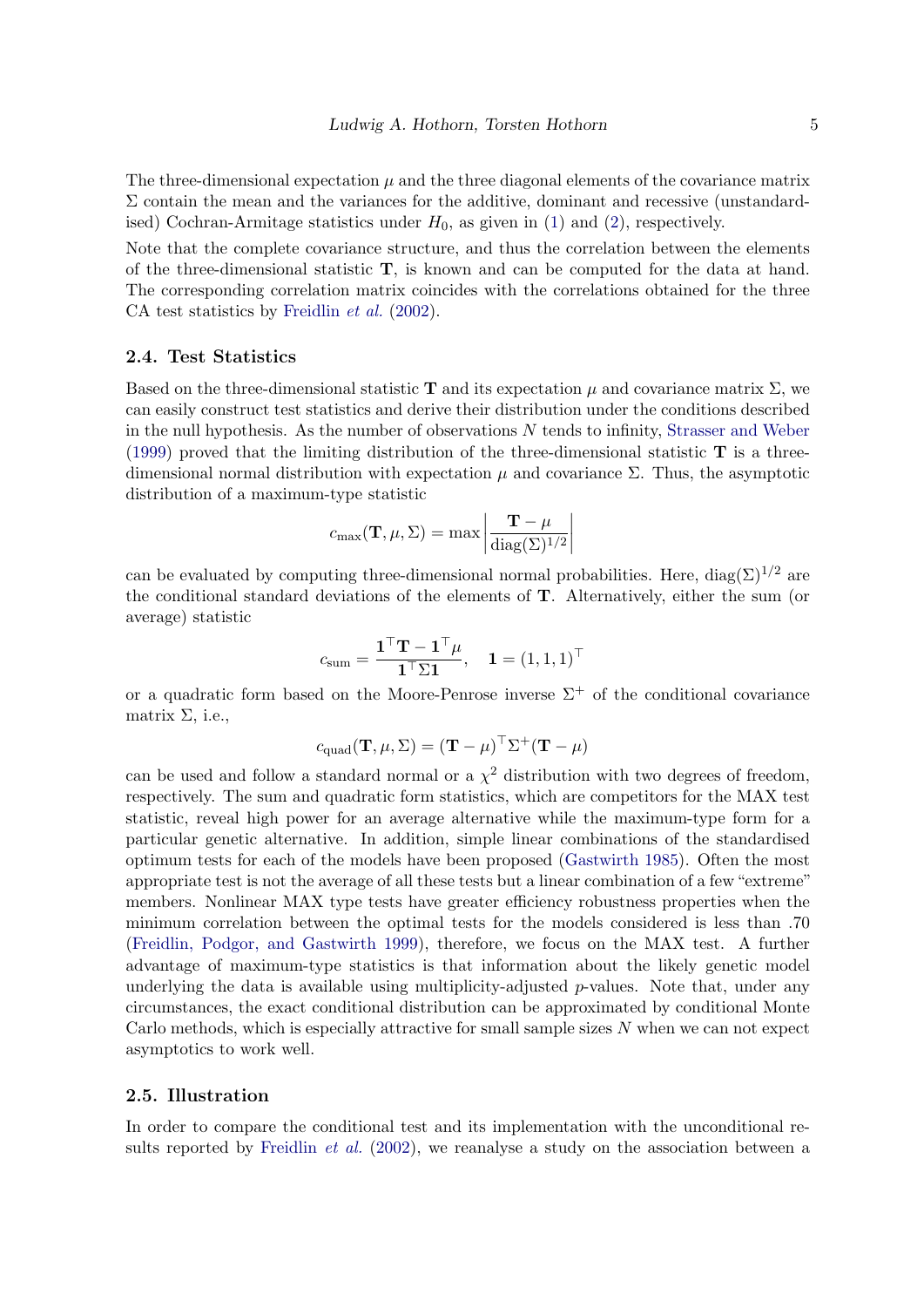<span id="page-5-0"></span>

| Table 3: Melanoma data. |  |
|-------------------------|--|
|-------------------------|--|

|       |    | In situ Control Total |     |
|-------|----|-----------------------|-----|
| A A   | 6  | 32                    | 38  |
| AG    |    | 47                    | 55  |
| GG    | 10 | 20                    | 30  |
| Total | 24 | qq                    | 123 |

<span id="page-5-1"></span>Table 4: MAX test for Melanoma data with linear statistic T, its conditional expectation  $\mu$ , standard deviation  $\sigma$  and corresponding standardised statistic along with multiplicityadjusted p-values.

|                                   | $\mathbf{T}$ $\mu$ |                          | $\sigma$ | $(\mathbf{T}-\mu)/\sigma$ $p_{\text{asympt}}$ $p_{\text{step-down}}$ |               |        |
|-----------------------------------|--------------------|--------------------------|----------|----------------------------------------------------------------------|---------------|--------|
| dominant 18 16.5854 2.0391 0.6938 |                    |                          |          |                                                                      | 0.3907        | 0.3302 |
| additive                          |                    | 28 22.4390 3.2687 1.7013 |          |                                                                      | 0.0868 0.0654 |        |
| recessive 10 5.8537 1.8951 2.1879 |                    |                          |          |                                                                      | 0.0303        | 0.0359 |

variant of the epidermal growth factor (EGF) gene and malignant melanoma according to [Shahbazi, Pravica, Nasreen, Fakhoury, Fryer, Strange, Hutchinson, Osborne, Lear, Smith,](#page-11-5) [and Hutchinson](#page-11-5) (Table [3,](#page-5-0) [2002\)](#page-11-5).

The linear statistic **T**, its conditional expectation  $\mu$ , the standard deviations  $\sigma = \sqrt{\text{diag}(\Sigma)}$ , and the corresponding standardised CA statistics are given in Table [4.](#page-5-1) In addition, we immediately are provided with the covariance matrix

$$
\Sigma = \left(\begin{array}{ccc} 4.1579 & 5.6255 & 1.4675 \\ 5.6255 & 10.6845 & 5.0590 \\ 1.4675 & 5.0590 & 3.5915 \end{array}\right)
$$

and corresponding correlation matrix

$$
cor(\Sigma) = \left(\begin{array}{ccc} 1.0000 & 0.8440 & 0.3798 \\ 0.8440 & 1.0000 & 0.8167 \\ 0.3798 & 0.8167 & 1.0000 \end{array}\right)
$$

These values are similar to the correlations between the three different CA test statistics as reported by [Freidlin](#page-10-2) *et al.* [\(2002\)](#page-10-2).

The MAX test has a test statistic equal to  $2.1879$  and its asymptotic p-value is  $0.0303$  (the minimum of  $p_{\text{asympt}}$  in Table [4\)](#page-5-1) which is roughly the same p-value as shown in Table 8 of [Freidlin](#page-10-2) *et al.* [\(2002\)](#page-10-2). However, this global p-value does not give any information about the underlying genetic model. Multiplicity-adjusted  $p$ -values ( $p_{\text{asympt}}$  in Table [4\)](#page-5-1) for each of the dominant, additive, and recessive tests indicate which mode of inheritance describes the data best (see Section [4](#page-7-0) in addition): These results suggest that the cancer follows a recessive model, although an additive or intermediate model cannot be ruled out based on these data. We might want to check whether the asymptotic approximation work well enough in this situ-

ation. The exact conditional p-value is approximated by a conditional Monte Carlo procedure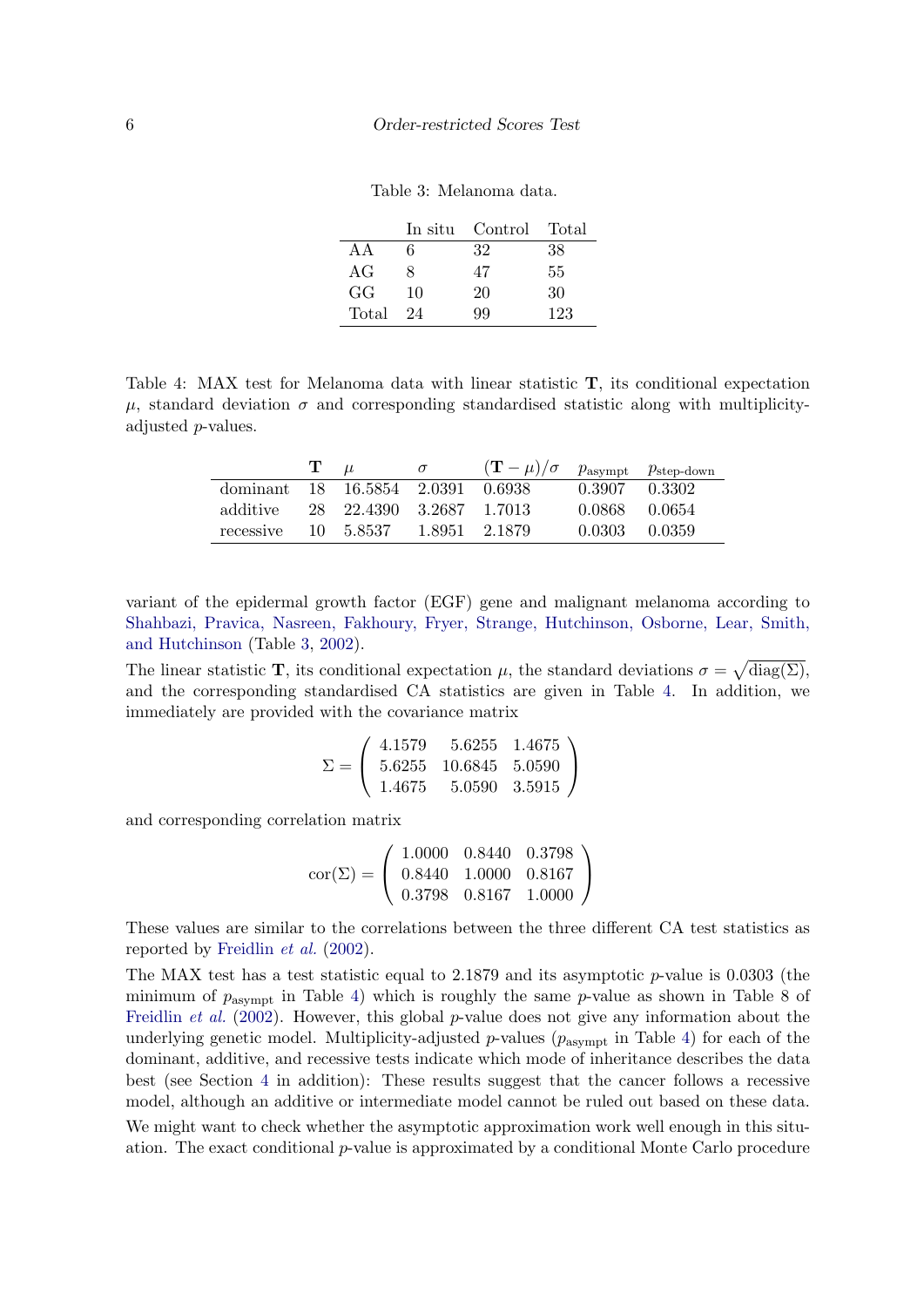with 49999 random permutations of the data and the corresponding step-down multiplicity-adjusted p-values [\(Westfall and Young 1993\)](#page-11-6) are given as  $p_{step-down}$  in Table [4.](#page-5-1) The small differences between the asymptotic and approximated p-values indicates that using the asymptotic distribution is adequate.

#### 2.6. Generalisations

A straightforward generalisation is the consideration of  $3 \times k$  tables instead of  $3 \times 2$  tables, where sub-types of cases are compared with a control. For example, the genotype distribution of the control can compare the genotype of cases with early and late onset of a certain disease. A score can be attached to each group, for example 1 to the control group and  $-1/2$  for both the early and late onset cases leading to a linear-by-linear association test. Alternatively, a trend in the onset of the disease can be described by scores 0, 1, 2 for the three groups.

In stratified designs, only permutations within each stratum, gender or family history, are admissible; therefore, the expectation  $\mu$  and covariance  $\Sigma$  has to be computed separately for each stratum and is then aggregated over all possible strata. A special version of a stratified design is the commonly used meta-analysis, including several independent studies as strata, see e.g. [Kavvoura and Ioannidis](#page-10-5) [\(2008\)](#page-10-5). In the absence of a a priori assumption for a particular mode of inheritance, recently [Salanti and Higgins](#page-11-7) [\(2008\)](#page-11-7) proposed a Bayesian approach.

In a recent meta-analysis of genome-wide association studies variants on chromosome 9p21.3 were identified affecting the coronary artery disease [\(Schunkert, Gotz, Braund, McGinnis,](#page-11-8) [Tregouet, Mangino, Linsel-Nitschke, Cambien, Hengstenberg, Stark, Blankenberg, Tiret,](#page-11-8) [Ducimetiere, Keniry, Ghori, Schreiber, El Mokhtari, Hall, Dixon,](#page-11-8) Goodall, Liptau, Pollard, [Schwarz, Hothorn, Wichmann, Konig, Fischer, Meisinger, Ouwehand, Deloukas, Thompson,](#page-11-8) [Erdmann, Ziegler, and Samani 2008\)](#page-11-8) where all seven studies revealed the same additive mode of inheritance using the here proposed approach.

Finally, it is interesting to consider multiple loci, i.e., multiple genotype distributions, simultaneously. For two loci, we can look at all six CA tests by defining a linear statistic T containing the three CA tests for the first as well as the three CA tests for the second locus. As a consequence, we can compute the complete covariance matrix and take the underlying correlations between the two loci as well as between the three genetic models into account.

## 3. Illustration and Application

Reich, Mössner, König, Westphal, Ziegler, and Neumann [\(2002\)](#page-10-6) investigate the association between psoriasis and polymorphisms of genes encoding tumour necrosis Factor- $\alpha$  and Interleukin-1 $\beta$  where for the IL1B-511 locus the related  $3 \times 2$  table data are given in Table [5.](#page-7-1) A control group and two groups of affected people with early and late onset of the disease are under test. One is interested in detecting any deviation from independence of genotype distribution for both loci and the three groups in either females and / or males. Attaching scores 1,  $-1/2$ ,  $-1/2$  to the control, early and late onset group results in a linear statistic T with six elements: three models for each of the two loci.

The multiplicity-adjusted  $p$ -values in Table [6](#page-8-0) indicate that there is a strong deviation from independence for the TNFA 238 locus. The recessive model has the largest  $p$ -value and thus it is not likely that this model is true. The p-values for the dominant and the additive are extremely small, so either of these models could have generated the data. We can simulta-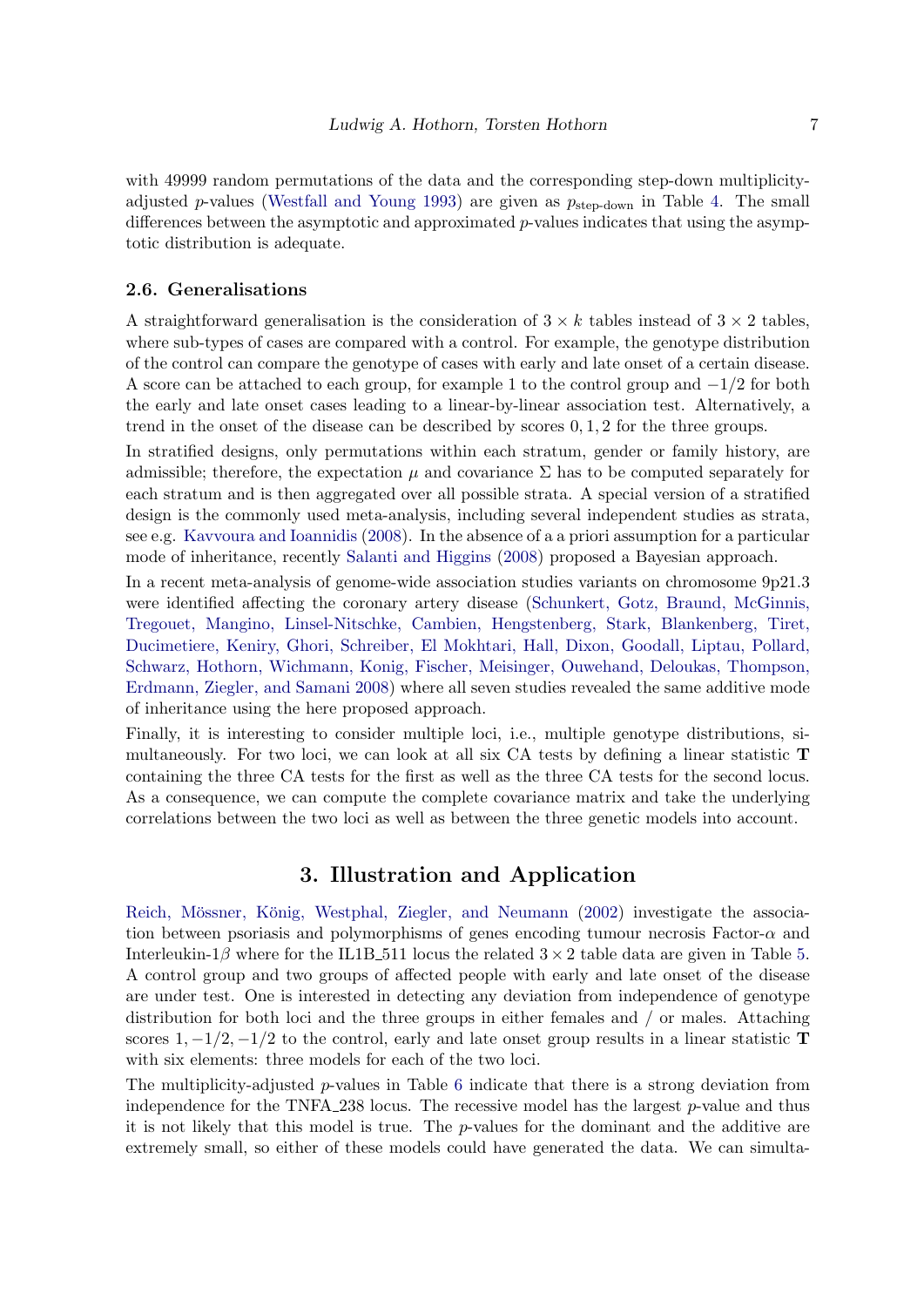#### <span id="page-7-1"></span>Table 5: Psoriasis data

IL1B<sub>-511</sub> locus

| Male   |           | Control | Early Onset Late Onset     |                | Total |
|--------|-----------|---------|----------------------------|----------------|-------|
|        | CC        | 75      | 54                         | 29             | 158   |
|        | CT        | 93      | 44                         | 13             | 150   |
|        | <b>TT</b> | 14      | 7                          | 4              | 25    |
|        | Total     | 182     | 105                        | 46             | 333   |
| Female |           | Control | Early Onset                | Late Onset     | Total |
|        | CC        | 76      | 26                         | 17             | 119   |
|        | CT        | 69      | 20                         | 10             | 99    |
|        | <b>TT</b> | 18      | 5                          | $\overline{2}$ | 25    |
|        | Total     | 163     | 51                         | 29             | 243   |
|        |           |         | TNFA <sub>-238</sub> locus |                |       |
|        |           |         |                            |                |       |

| Male   |       | Control  | Early Onset Late Onset Total |          |          |
|--------|-------|----------|------------------------------|----------|----------|
|        | GG    | 170      | 71                           | 40       | 281      |
|        | GA    | 12       | 33                           | 6        | 51       |
|        | AA    | $\theta$ | 1                            | $\theta$ | 1        |
|        | Total | 182      | 105                          | 46       | 333      |
|        |       |          |                              |          |          |
| Female |       | Control  | Early Onset Late Onset       |          | Total    |
|        | GG    | 146      | 43                           | 24       | 213      |
|        | GA    | 17       | 8                            | 5        | 30       |
|        | AA    | $\theta$ | $\theta$                     | $\theta$ | $\theta$ |

neously reject the null hypothesis of independence between the genotype distribution of the IL1B 511 locus and the three groups. Here, the dominant model seems to explain the data best.

Our analysis improves upon the original analysis of these data by [Reich](#page-10-6) *et al.* [\(2002\)](#page-10-6) with respect to three points: All three groups and the stratification by gender are taken into account and and the new test makes use of the correlation between the two loci instead of applying a Bonferroni correction in order to maintain an overall significance level.

Recently, [Bagos and Nikolopoulos](#page-10-7) [\(2007\)](#page-10-7) proposed a penalty-free selection approach for the underlying mode of inheritance based on the parameter estimates in a logistic regression model. Here, we re-analyse their meta-analysis data on the association of KIR6.2 gene polymorphism with type II diabetes (Table 1 on page 3 in [Bagos and Nikolopoulos 2007\)](#page-10-7).

# 4. Simulation Experiments

<span id="page-7-0"></span>It might be questioned if the minimal p-value can be observed for the correct mode of in-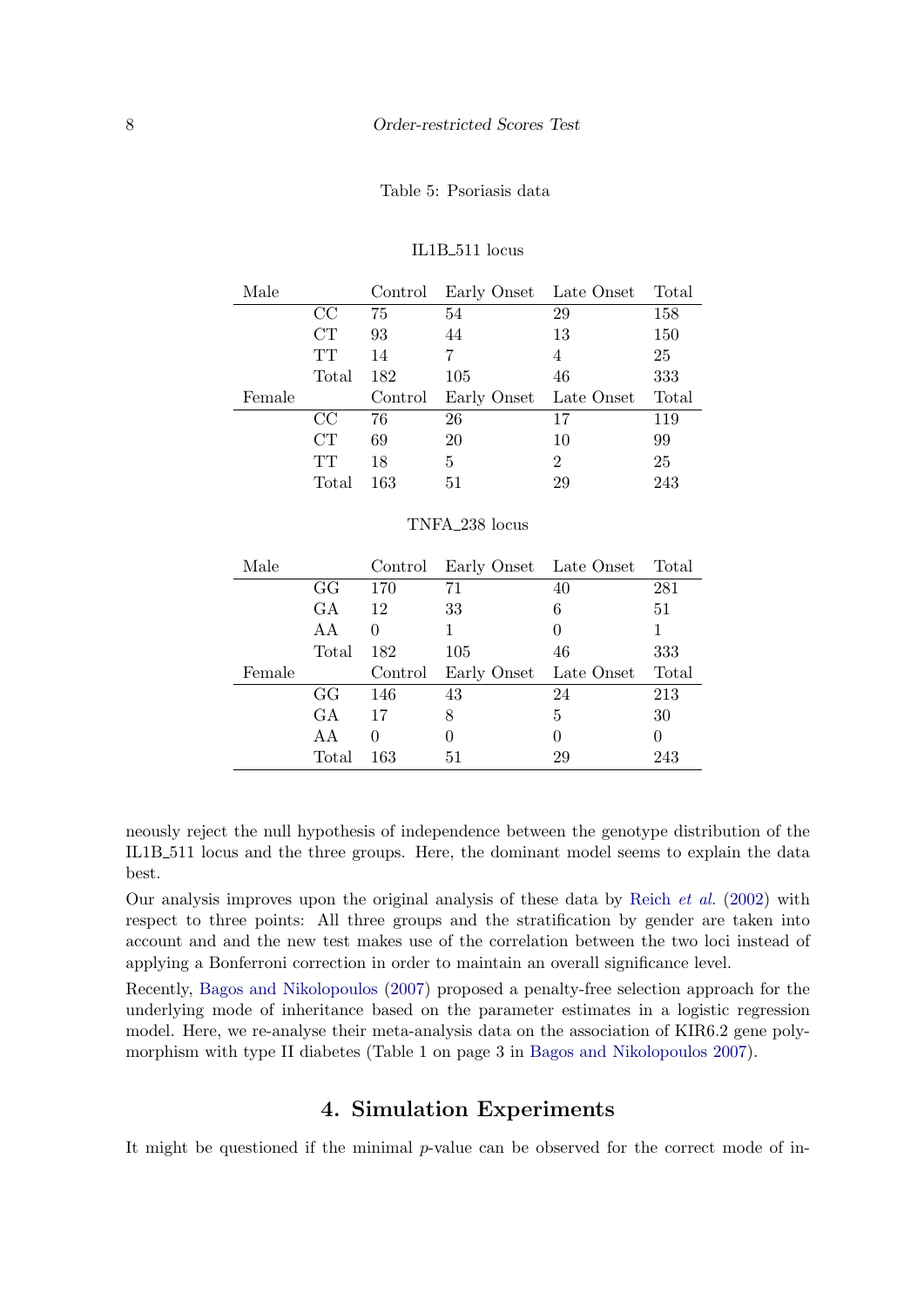|           | TNFA 238 | <b>IL1B 511</b> |
|-----------|----------|-----------------|
| dominant  | < 0.0001 | 0.0407          |
| additive  | < 0.0001 | 0.1051          |
| recessive | 0.7241   | 0.9819          |

<span id="page-8-0"></span>Table 6: MAX test for psoriasis data: Asymptotic multiplicity-adjusted *p*-values.

Table 7: MAX test for Type II diabetes data with linear statistic T, its conditional expectation  $\mu$ , standard deviation  $\sigma$  and corresponding standardised statistic along with multiplicityadjusted *p*-values.

|                              | Т. | $\mu$                       | $\sigma$ | $(\mathbf{T} - \mu)/\sigma$ $p_{\text{asympt}}$ $p_{\text{step-down}}$ |               |        |
|------------------------------|----|-----------------------------|----------|------------------------------------------------------------------------|---------------|--------|
| dominant 337 320.4287 7.0531 |    |                             |          | 2.3495                                                                 | 0.0207 0.0112 |        |
| additive                     |    | 438 404.0265 10.1618 3.3433 |          |                                                                        | 0.0012 0.001  |        |
| recessive                    |    | 101 83.5979 5.2912          |          | 3.2889                                                                 | 0.0012        | 0.0013 |

heritance with high probability and thus how good the 'estimator' is under practical circumstances. The frequency of correct model identifications and the power of the MAX test is investigated in some simple situations in the following.

Many different patterns of penetrances  $f_j, j \in \{aa, aA, AA\}$ , disease prevalence p, sample size of cases and controls  $R$ ,  $S$  can be investigated in a simulation study. We will focus on a high prevalent disease (i.e.,  $p = 0.5$ ), penetrances according to an additive, recessive and dominant genetic model (as well as no association characterising the null hypothesis) for a total sample size of  $N = 400$  divided into the balanced  $R = S = 200$  and several unbalanced sampling schemes. Unbalanced data are of interest because real data examples exist with seriously higher control sample size, see e.g. the data in Table [3,](#page-5-0) or with more cases, see e.g. the IL13 polymorphism in atopic dermatitis Neuhäuser  $(2002)$ , Table 4. For the proposed MAX test both the global power  $\pi_{\text{global}}$  (the decision rate in favour of any alternative) and the correct model identification rates  $\psi_{\text{add}}, \psi_{\text{rec}}, \psi_{\text{dom}}$  are compared with the power of the individual genetic model tests  $\pi_{\text{add}}$ ,  $\pi_{\text{rec}}$ ,  $\pi_{\text{dom}}$  in Table [8.](#page-9-0)

Per definition all tests control the type I error rates. Clearly, the power is maximal for the individual, unadjusted tests when the genetic model is known (bold marked). But the a priori knowledge of the genetic model is commonly unrealistic. For balanced samples sizes the power of the MAX test is independent of the underlying genetic model and marginal smaller compared with the maximum power for the known model. Additionally to the global decision that a significant association exists, the MAX test provide an adjusted  $p$ -value for the most likely genetic model. In this case, the identification of the additive model is most difficult because of the two equal competitors; whereas the identification of the dominant or recessive model is easier because the additive model is the only competitor. For unbalanced designs the power decreases although the total sample size remains constant.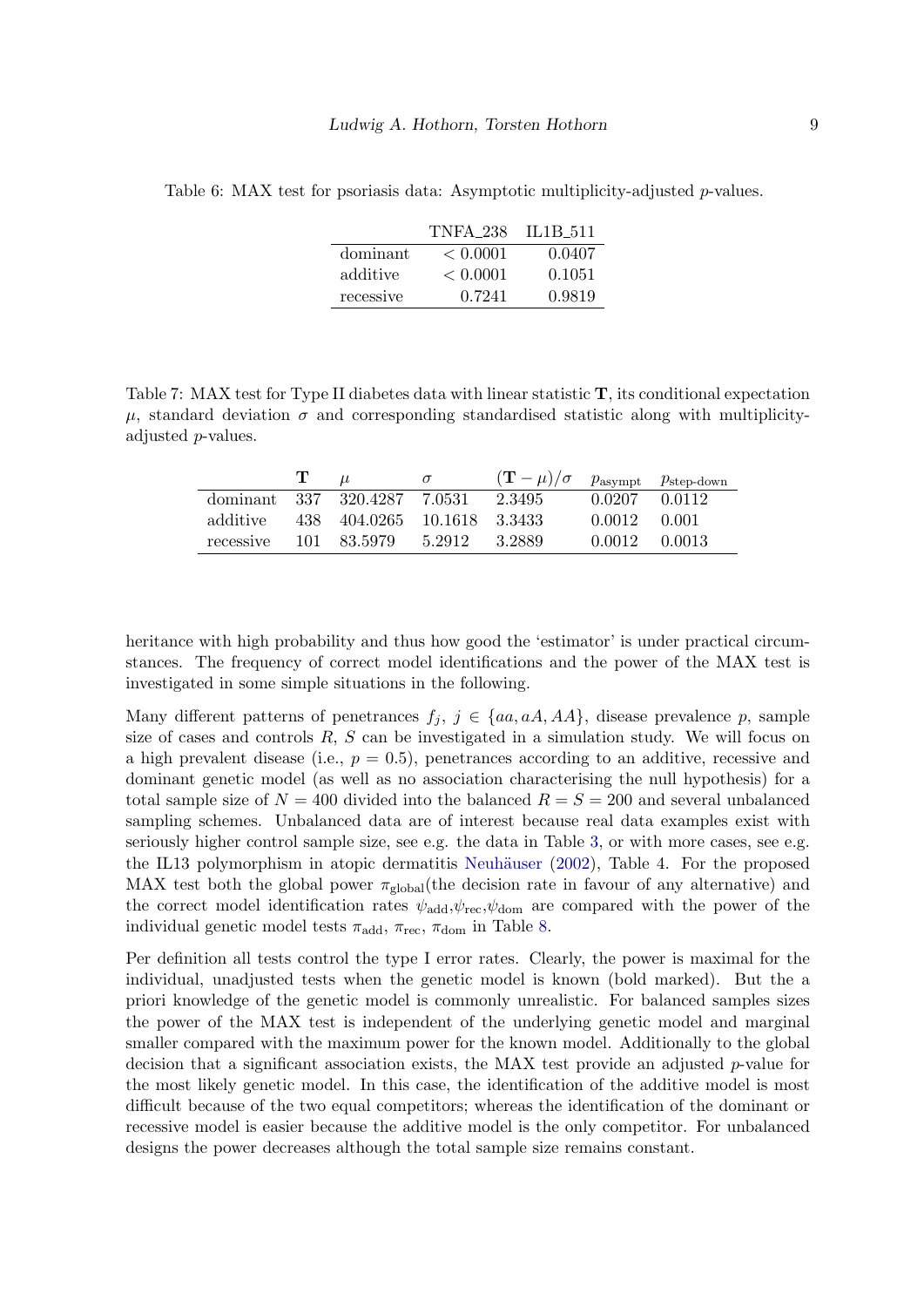<span id="page-9-0"></span>Table 8: Type I error rate and empirical power estimates ( $\pi$ ) for prevalence  $p = 0.5$  based on 10000 runs with sample sizes  $R$  (cases) and  $S$  (controls) along with correct model identification rates  $\psi$ .

| Model     | R   | S          | $\pi_{\text{global}}$ | $\psi_{\rm add}$ | $\psi_{\text{rec}}$ | $\psi_{\rm dom}$ | $\pi_{\mathrm{add}}$ | $\pi_{\mathrm{rec}}$ | $\pi_{\text{dom}}$ |
|-----------|-----|------------|-----------------------|------------------|---------------------|------------------|----------------------|----------------------|--------------------|
| Null      | 200 | <b>200</b> | 0.048                 | 0.012            | 0.017               | 0.019            | 0.051                | 0.047                | 0.049              |
| dominant  | 200 | 200        | 0.85                  | 0.13             | 0.01                | 0.71             | 0.75                 | 0.23                 | 0.91               |
| additive  | 200 | <b>200</b> | 0.84                  | 0.53             | 0.10                | 0.21             | 0.88                 | 0.71                 | 0.78               |
| recessive | 200 | <b>200</b> | 0.86                  | 0.16             | 0.69                | 0.01             | 0.80                 | 0.91                 | 0.28               |
| dominant  | 100 | 300        | 0.72                  | 0.16             | 0.01                | 0.55             | 0.63                 | 0.21                 | 0.80               |
| additive  | 100 | 300        | 0.73                  | 0.43             | 0.14                | 0.16             | 0.78                 | 0.60                 | 0.65               |
| recessive | 100 | 300        | 0.77                  | 0.16             | 0.60                | 0.01             | 0.67                 | 0.82                 | 0.22               |
| dominant  | 300 | 100        | 0.76                  | 0.11             | 0.01                | 0.64             | 0.66                 | 0.19                 | 0.82               |
| additive  | 300 | 100        | 0.75                  | 0.42             | 0.09                | 0.24             | 0.79                 | 0.59                 | 0.69               |
| recessive | 300 | 100        | 0.75                  | 0.17             | 0.55                | 0.01             | 0.69                 | 0.82                 | 0.24               |

## 5. Computational Details

The coin add-on package [\(Hothorn, Hornik, van de Wiel, and Zeileis 2006,](#page-10-9) [2008,](#page-10-10) [2009\)](#page-10-11) to the R system for statistical computing [\(R Development Core Team 2009\)](#page-10-12) provides an implementation of the conditional inference framework sketched in this section. The analysis of an association study by the MAX test only requires the user to set-up the score function g. Then, the function independence\_test can be used to perform the MAX test and to compute multiplicity-adjusted p-values.

## 6. Conclusions

We propose a flexible approach to permutation tests for association of a bi-allelic marker with a disease in population-based case-control studies. The joint conditional asymptotic distribution of the three underlying linear association tests, i.e., Cochran-Armitage tests with optimal scores for additive, dominant, and recessive modes of inheritance, is known and can be used to approximate the distribution of the corresponding maximum statistic. Not only a global p-value can be derived this way but also multiplicity-adjusted p-values for each of the individual models. When the mode of inheritance is unknown, remarkably high correct model selection rates can be achieved. Based on a general framework for conditional inference we extend the MAX test to stratified designs,  $3 \times k$  tables as well as multiple loci. Correlations between loci and corresponding association tests are taken into account leading to more powerful multiple test procedure. Further modifications and extensions and specific choices of g and h are described by [Hothorn](#page-10-9) *et al.* [\(2006\)](#page-10-9) and [Hothorn](#page-10-10) *et al.* [\(2008\)](#page-10-10). For small sample sizes, a better approximation of the  $p$ -values can be obtained from Monte Carlo resampling techniques. For genome-wide association studies, computing time is a limiting factor; a further advantage for the above approach [\(Ziegler, Koenig, and Thompson 2008\)](#page-11-9).

The proposed procedures are easily applicable using the computational tools provided by the R add-on package coin as illustrated in Appendix [A.](#page-12-0) A future modification will be the use of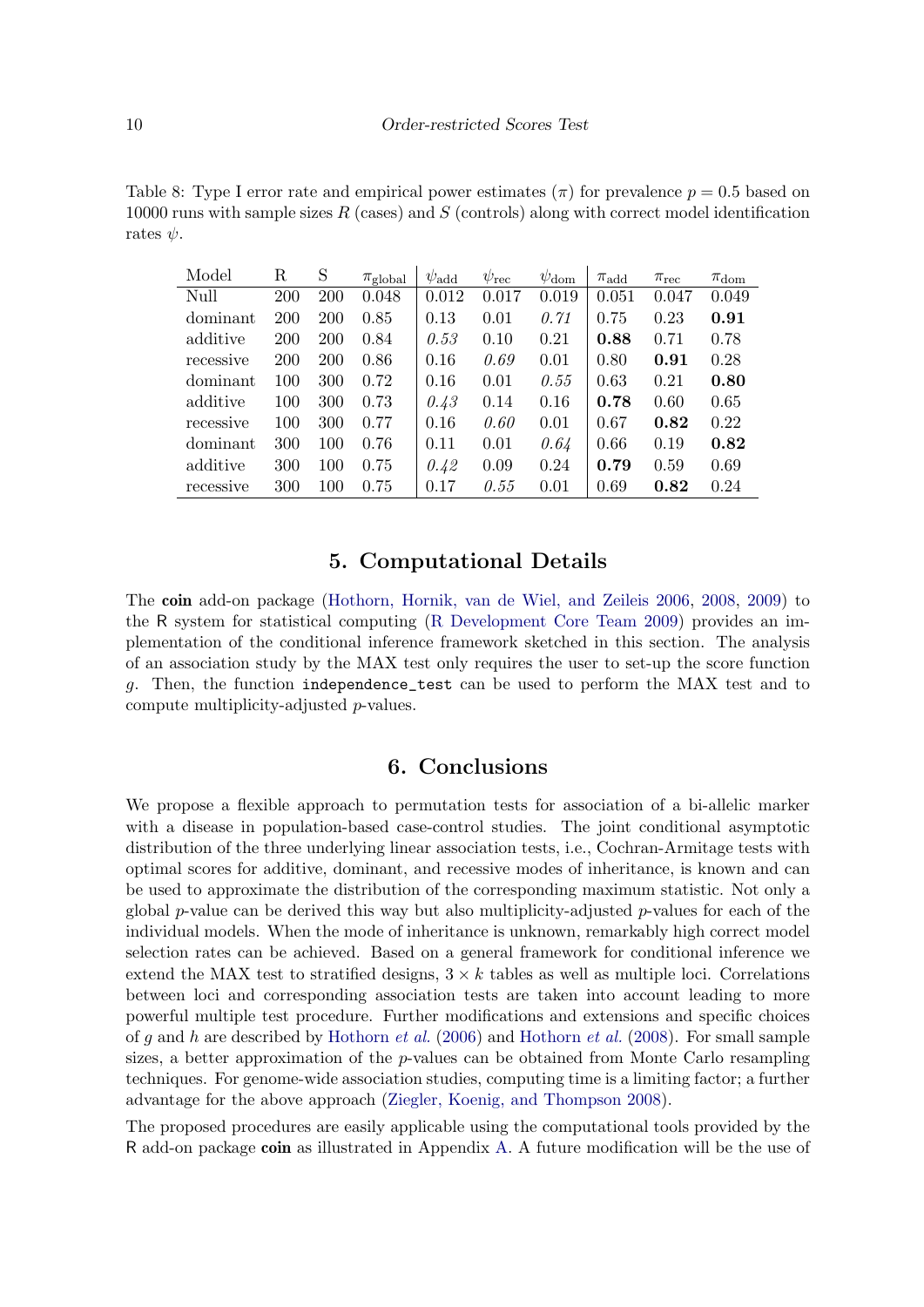model-specific genomic-control corrected tests analogously to [Zang, Zhang, Yang, and Zheng](#page-11-10) [\(2007\)](#page-11-10) in the possible case of population stratification.

## 7. Acknowledgements

We would like to thank Andreas Ziegler and Inke R. Koenig for providing us with the psoriasis data.

# References

- <span id="page-10-0"></span>Agresti A (2002). *Categorical Data Analysis*. 2nd edition. John Wiley & Sons, Hoboken, New Jersey.
- <span id="page-10-1"></span>Armitage P (1955). "Tests for Linear Trends in Proportions and Frequencies." *Biometrics*, 11(3), 375–386.
- <span id="page-10-7"></span>Bagos P, Nikolopoulos G (2007). "A method for meta-analysis of case-control genetic association studies using logistic regression." *Statistical Applications in Genetics and Molecular Biology*, 6, 17.
- <span id="page-10-4"></span>Freidlin B, Podgor M, Gastwirth J (1999). "Efficiency Robust Tests for Survival or Ordered Categorical Data." *Biometrics*, 55(3), 883–886.
- <span id="page-10-2"></span>Freidlin B, Zheng G, Li Z, Gastwirth J (2002). "Trend tests for case-control studies of genetic markers: Power, sample size and robustness." *Human Heredity*, 53(3), 146–152.
- <span id="page-10-3"></span>Gastwirth JL (1985). "The Use of Maximin Efficiency Robust Tests in Combining Contingency Tables and Survival Analysis." *Journal of the American Statistical Association*, 80(390), 380–384.
- <span id="page-10-9"></span>Hothorn T, Hornik K, van de Wiel MA, Zeileis A (2006). "A Lego System for Conditional Inference." *The American Statistician*, 60(3), 257–263. [doi:10.1198/000313006X118430](http://dx.doi.org/10.1198/000313006X118430).
- <span id="page-10-10"></span>Hothorn T, Hornik K, van de Wiel MA, Zeileis A (2008). "Implementing a Class of Permutation Tests: The coin Package." *Journal of Statistical Software*, 28(8), 1–23. URL <http://www.jstatsoft.org/v28/i08/>.
- <span id="page-10-11"></span>Hothorn T, Hornik K, van de Wiel MA, Zeileis A (2009). *coin: Conditional Inference Procedures in a Permutation Test Framework*. R package version 1.0-2, URL [http:](http://CRAN.R-project.org/package=coin) [//CRAN.R-project.org/package=coin](http://CRAN.R-project.org/package=coin).
- <span id="page-10-5"></span>Kavvoura FK, Ioannidis JPA (2008). "Methods for meta-analysis in genetic association studies: a review of their potential and pitfalls." *Human Genetics*, 123(1), 1–14.
- <span id="page-10-8"></span>Neuhäuser M (2002). "Exact tests for the analysis of case-control studies of genetic markers." *Human Heredity*, 54(3), 151–156.
- <span id="page-10-12"></span>R Development Core Team (2009). R*: A Language and Environment for Statistical Computing*. R Foundation for Statistical Computing, Vienna, Austria. ISBN 3-900051-00-3, URL <http://www.R-project.org>.
- <span id="page-10-6"></span>Reich K, Mössner R, König IR, Westphal G, Ziegler A, Neumann C (2002). "Promoter Polymorphisms of the Genes Encoding Tumor Necrosis Factor- $\alpha$  and Interleukin-1 $\beta$  are Associated with Different Subtypes of Psoriasis Characterized by Early and Late Disease Onset." *The Journal of Investigative Dermatology*, 118(1), 155–163.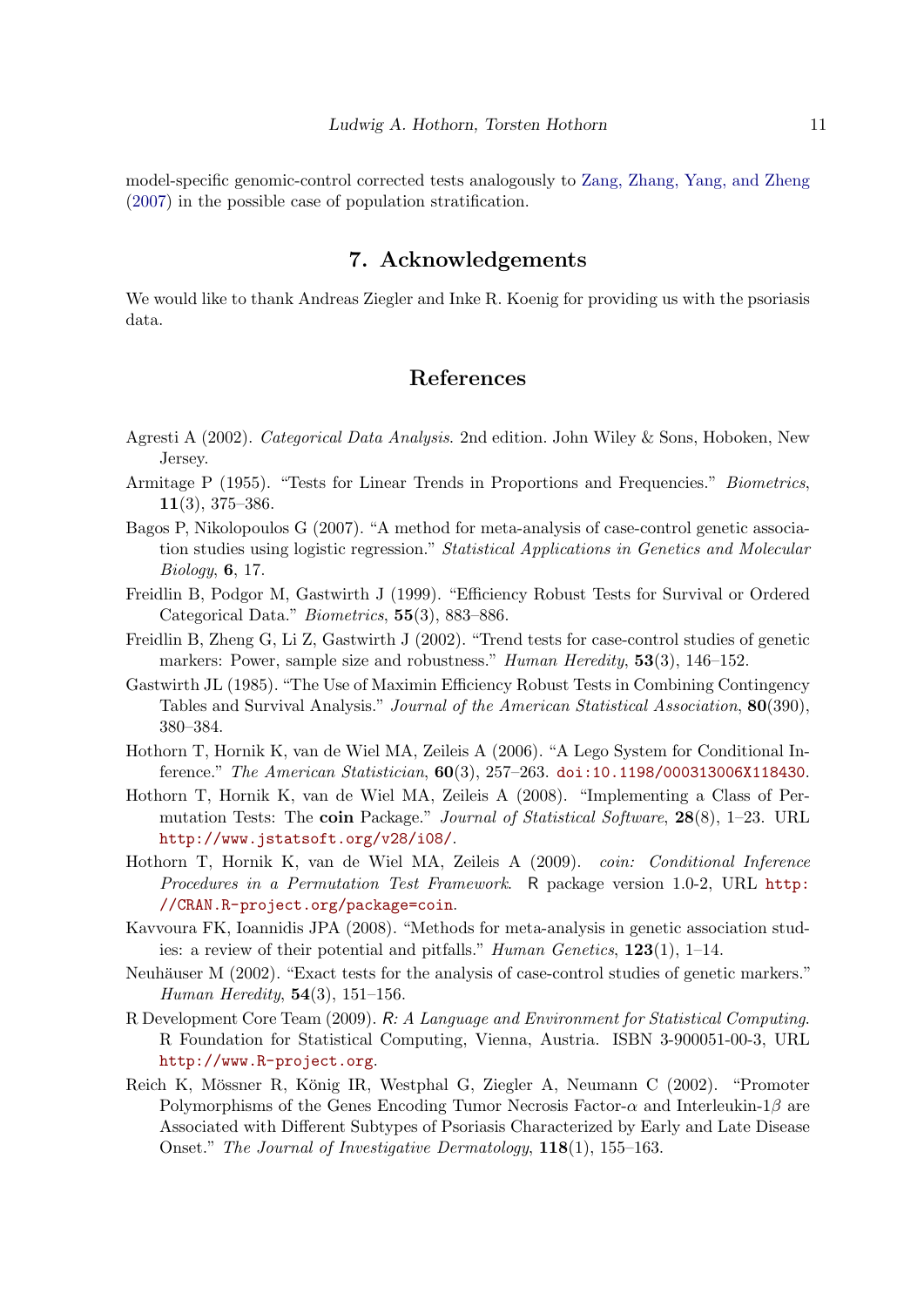- <span id="page-11-7"></span>Salanti G, Higgins JPT (2008). "Meta-analysis of genetic association studies under different inheritance models using data reported as merged genotypes." *Statistics in Medicine*, 27(5), 764–777.
- <span id="page-11-0"></span>Sasieni P (1997). "From genotypes to genes: Doubling the sample size." *Biometrics*, 53(4), 1253–1261.
- <span id="page-11-8"></span>Schunkert H, Gotz A, Braund P, McGinnis R, Tregouet DA, Mangino M, Linsel-Nitschke P, Cambien F, Hengstenberg C, Stark K, Blankenberg S, Tiret L, Ducimetiere P, Keniry A, Ghori MJR, Schreiber S, El Mokhtari NE, Hall AS, Dixon RJ, Goodall AH, Liptau H, Pollard H, Schwarz DF, Hothorn LA, Wichmann HE, Konig IR, Fischer M, Meisinger C, Ouwehand W, Deloukas P, Thompson JR, Erdmann J, Ziegler A, Samani NJ (2008). "Repeated replication and a prospective meta-analysis of the association between chromosome 9p21.3 and coronary artery disease." *Circulation*, 117(13), 1675–1684.
- <span id="page-11-5"></span>Shahbazi M, Pravica V, Nasreen N, Fakhoury H, Fryer A, Strange R, Hutchinson P, Osborne J, Lear J, Smith A, Hutchinson I (2002). "Association between functional polymorphism in EGF gene and malignant melanoma." *The Lancet*, 359(9304), 397–401.
- <span id="page-11-2"></span>Slager S, Schaid D (2001). "Case-control studies of genetic markers: Power and sample size approximations for Armitage's test for trend." *Human Heredity*, 52(3), 149–153.
- <span id="page-11-1"></span>Strasser H, Weber C (1999). "On the asymptotic theory of permutation statistics." *Mathematical Methods of Statistics*, 8, 220–250.
- <span id="page-11-6"></span>Westfall P, Young S (1993). *Resampling-based Multiple Testing*. John Wiley & Sons, New York.
- <span id="page-11-10"></span>Zang Y, Zhang H, Yang Y, Zheng G (2007). "Robust genomic control and robust delta centralization tests for case-control association studies." *Human Heredity*, 63(3–4), 187– 195.
- <span id="page-11-4"></span>Zheng G (2008). "Analysis of Ordered Categorical Data: Two Score-Independent Approaches." *Biometrics*, 64(4), 1276–1279.
- <span id="page-11-3"></span>Zheng G, Freidlin B, Li Z, Gastwirth J (2003). "Choice of scores in trend tests for case-control studies of candidate-gene associations." *Biometrical Journal*, 45(3), 335–348.
- <span id="page-11-9"></span>Ziegler A, Koenig I, Thompson J (2008). "Biostatistical aspects of genome-wide association studies." *Biometrical Journal*, 50, 8–28.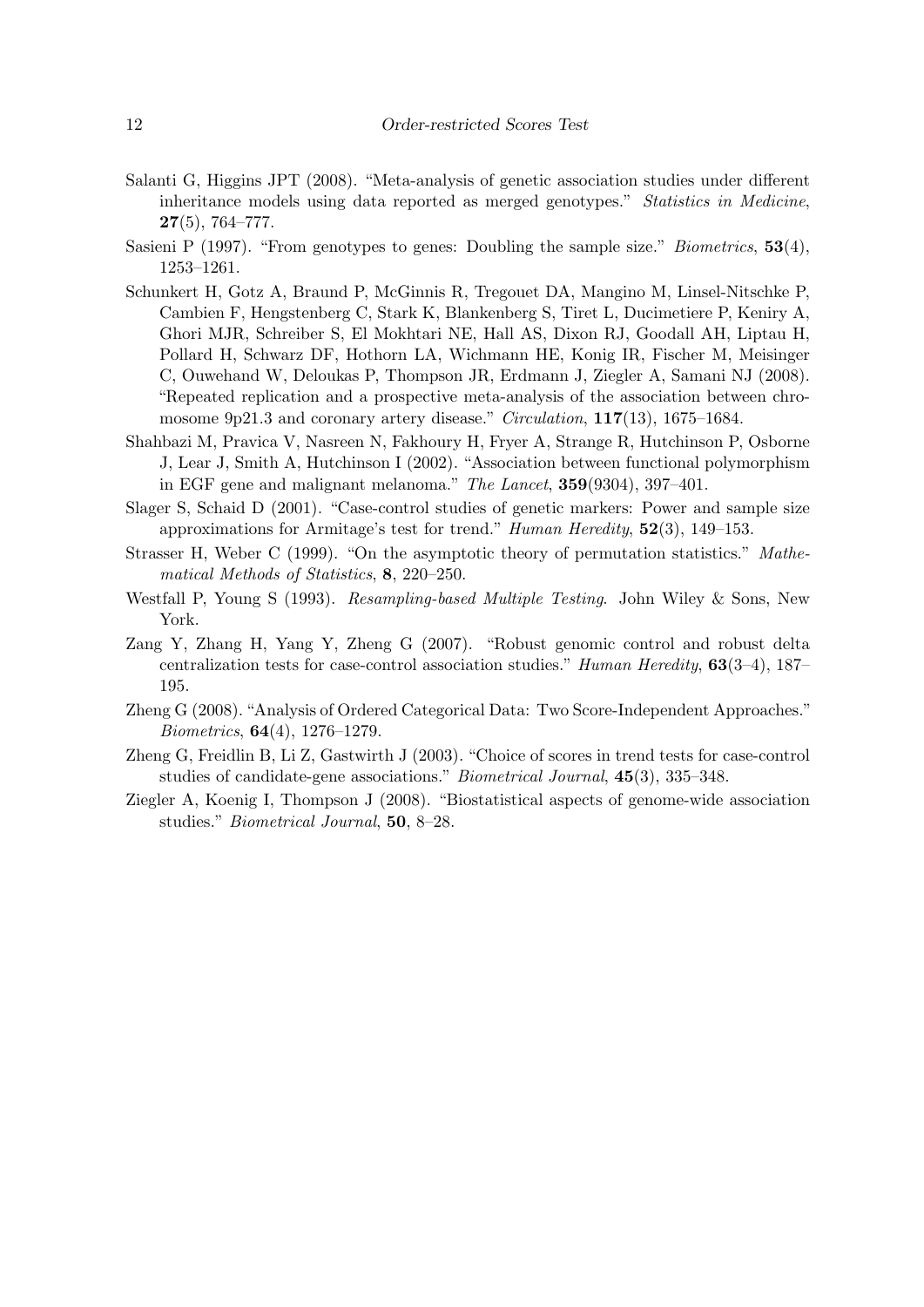## A. Example Analyses

<span id="page-12-0"></span>The Melanoma data are represented by a table object in R as follows:

```
R me \leq as.table(matrix(c( 6, 8, 10,
                  32, 47, 20), byrow = TRUE, nrow = 2,
       dimensiones = list(Group = c("In situ", "Control"),Genotype = c("AA", "AG", "GG"))))R > me < -t (me)
R> me
        Group
Genotype In situ Control
```
AA 6 32 AG 8 47 GG 10 20

The function  $g$  is implemented by the following function:

```
R > add \leq -c(0, 1, 2)R > dom \leftarrow c(0, 1, 1)R > rec < -c(0, 0, 1)R > g <- function(x) {
        x \leftarrow \text{unlist}(x)cbind(dominant = dom[x], additive = add[x], recessive = rec[x])}
```
which then sets up the MAX test for the Melanoma data:

```
R> library("coin")
R> it <- independence_test(me, xtrafo = g, alternative = "greater")
R> it
```
Asymptotic General Independence Test

data: Group by Genotype (AA, AG, GG) maxT = 2.1879, p-value = 0.03042 alternative hypothesis: greater

The multiplicity-adjusted p-values for both inference and estimating the underlying mode of inheritance are computed via:

```
R> pvalue(it, method = "single-step")
  dominant additive recessive
0.39063737 0.08676118 0.03040045
```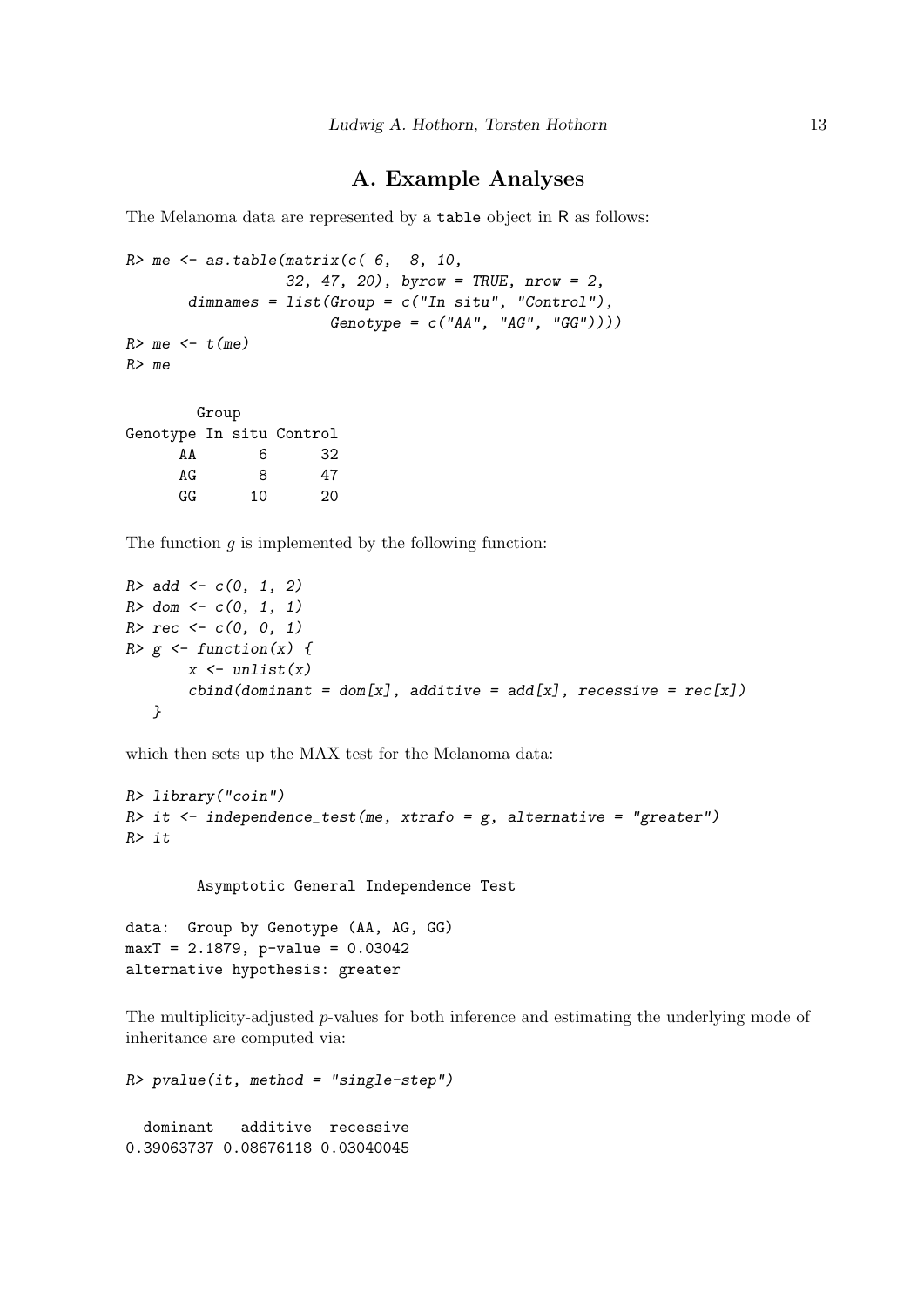The score independent approach by [Zheng](#page-11-4) [\(2008\)](#page-11-4) maximises the Cochran-Armitage statistic over potential score vectors  $\xi_n = (0, \eta, 1)$ , i.e., one is interested in the test statistic  $c_{\text{max}}$  where the maximium is taken over a grid of  $\eta$  values. This procedure can be performed by choosing appropriate transformation g, i.e., a grid of  $\eta$  values in [0, 1]

```
R> gZheng \leq function(x) {
       x \leftarrow \text{unlist}(x)eta \leq seq(from = 0, to = 1, by = 0.01)
       tr \leftarrow sapply(eta, function(n) c(0, n, 1)[x])collnames(tr) <- paste("eta", eta, sep = "_")
       tr
   }
R> itZ \le independence_test(me, xtrafo = gZheng, alternative = "greater")
R> itZ
        Asymptotic General Independence Test
data: Group by Genotype (AA, AG, GG)
maxT = 2.1879, p-value = 0.03151
alternative hypothesis: greater
R> pvalue(itZ, method = "single-step")
    eta_0 eta_0.01 eta_0.02 eta_0.03 eta_0.04
0.03151304 0.03162379 0.03176212 0.03191972 0.03209197
  eta_0.05 eta_0.06 eta_0.07 eta_0.08 eta_0.09
0.03228663 0.03250561 0.03274823 0.03301281 0.03330016
   eta_0.1 eta_0.11 eta_0.12 eta_0.13 eta_0.14
0.03361386 0.03395610 0.03432383 0.03472546 0.03515723
  eta_0.15 eta_0.16 eta_0.17 eta_0.18 eta_0.19
0.03561464 0.03610973 0.03663956 0.03720648 0.03781138
   eta_0.2 eta_0.21 eta_0.22 eta_0.23 eta_0.24
0.03845817 0.03914792 0.03987640 0.04065208 0.04147678
  eta_0.25 eta_0.26 eta_0.27 eta_0.28 eta_0.29
0.04235435 0.04328269 0.04426266 0.04530451 0.04640300
   eta_0.3 eta_0.31 eta_0.32 eta_0.33 eta_0.34
0.04756671 0.04879473 0.05009090 0.05145841 0.05289975
  eta_0.35 eta_0.36 eta_0.37 eta_0.38 eta_0.39
0.05441897 0.05601775 0.05770110 0.05946786 0.06132908
   eta_0.4 eta_0.41 eta_0.42 eta_0.43 eta_0.44
0.06327947 0.06533041 0.06747833 0.06973053 0.07209088
  eta_0.45 eta_0.46 eta_0.47 eta_0.48 eta_0.49
0.07456038 0.07714360 0.07984304 0.08266065 0.08560310
   eta_0.5 eta_0.51 eta_0.52 eta_0.53 eta_0.54
0.08867050 0.09186639 0.09519253 0.09865287 0.10224856
  eta_0.55 eta_0.56 eta_0.57 eta_0.58 eta_0.59
0.10598309 0.10985423 0.11386954 0.11802337 0.12232122
```